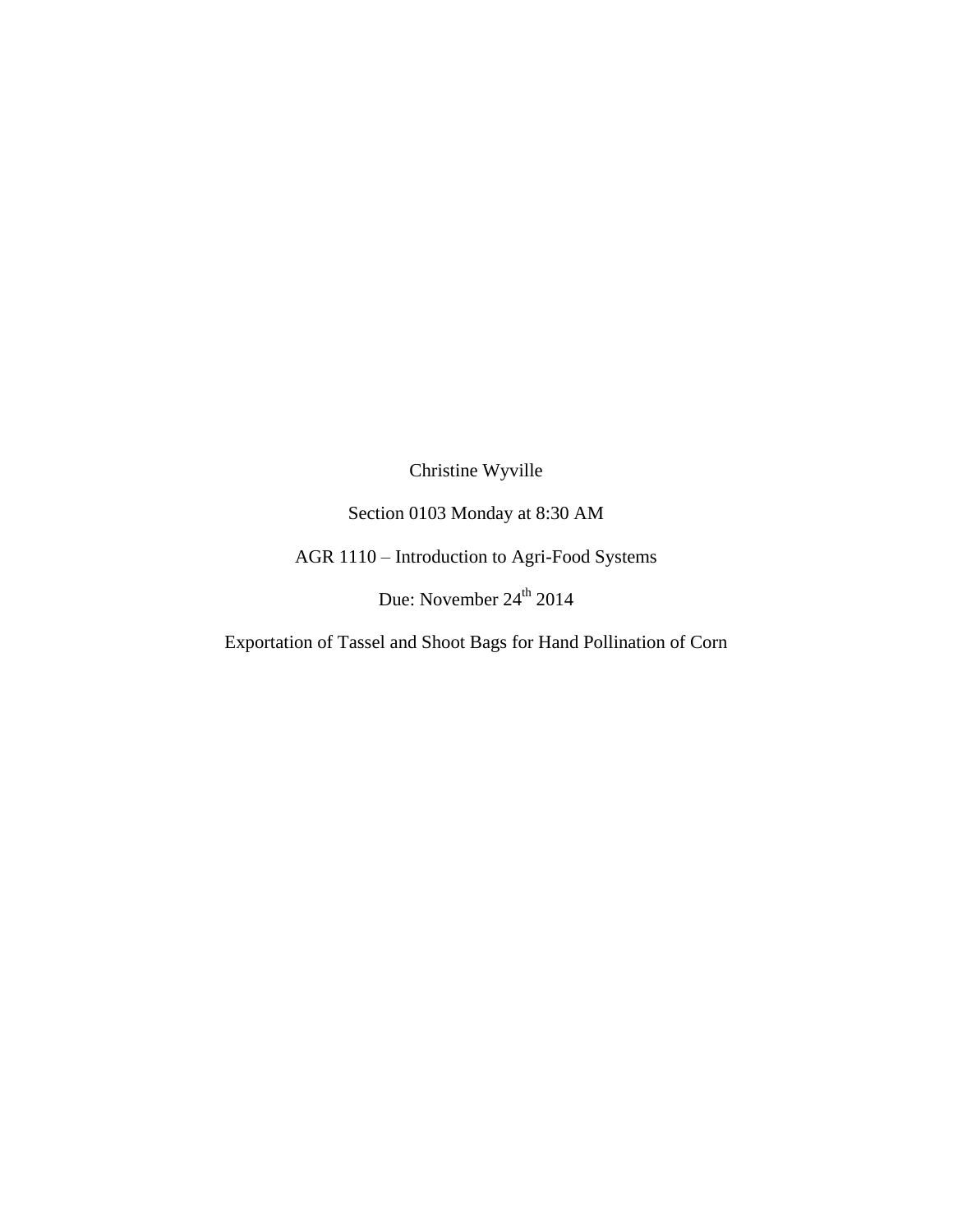## **PART 1**

Nepal is a small country located between China and India and their agricultural sector is very important to their GDP. In fact 30% of their current GDP comes from the agricultural sector (Khanal, R., personal communication, October 3, 2014). Nepal's climate is also quite interesting as they have 3 different climatic regions within the country. Nepal has a Himalayan region, Middle Hill region and Terai region (Khanal, R., personal communication, October 3, 2014). The Terai region is farmed year round while the Middle Hill region and Himalayan region have specific growing seasons much like Canada (Khanal, R., personal communication, October 3, 2014). Nepal's agriculture is also mainly a subsistence farming operation with farmers having less than 1 hectare of land per farmer (Khanal, R., personal communication, October 3, 2014). The cropping system within Nepal in the Terai region is a 3 to 4 crop per year rotation (Khanal, R., personal communication, October 3, 2014). The most common rotation is rice, cauliflower, mustard then corn and most farmers use their seeds from the previous years crop to plant their current years crops (Khanal, R., personal communication, October 3, 2014). There has been a progression lately towards more research and development within the agricultural sector and farmers are becoming more organized and working within small groups to farm larger areas with more commercial crops being produced (Khanal, R., personal communication, October 3, 2014). However farmers also do not want to become too large due to the labour input being high as well as the demand within the market not being extensive (Khanal, R., personal communication, October 3, 2014). There is also some trading done between farms as well as labour swapping (Khanal, R., personal communication, October 3, 2014). Due to the world wide climate change issue, the environment for certain crops are changing and this has lead to new hybrids of all crops being produced in developed countries. The implementation of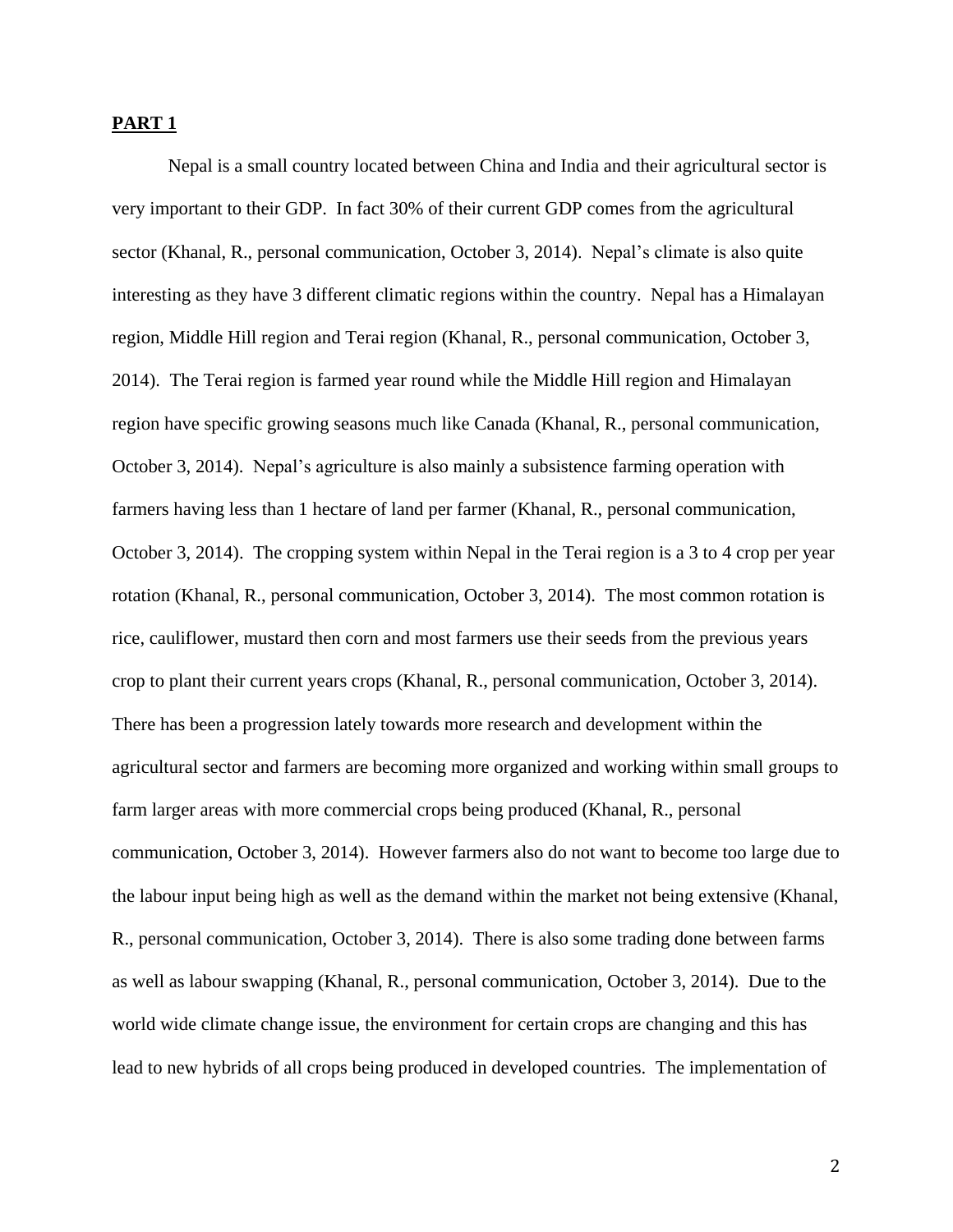the shoot and tassel bags should be done in various elevations of Nepal to produce new hybrids suited to that climate.

## **Product Information:**

Since there has been a progression towards more research and development practices an exportation product that could be beneficial to Nepal are shoot and tassel bags for hybrid seed development. Specifically the exportation of these 2 products would be for the development of corn hybrids that are genetically suited for Nepal climate. The shoot bags are very similar to plastic bags and the specific product that is recommended is a Uline product called Autobag Bags. Uline is a Canadian – owned and operated company that currently has a branch office located in Toronto, Ontario (Lal, K., 2014). The Autobag bags that are produced by Uline are manufactured on a roll, which makes work efficient as they are also pre-opened and perforated (Lal, K., 2014). The size of bag that is suitable for shoot bags is model number S-8430 and is 5" x 7" (Lal, K., 2014). The number of bags per roll is 2000 and the price for 1 roll is \$53 (Lal, K., 2014). If one were to order 6 or more rolls of this product the price would be \$45 per roll (Lal, K., 2014). The tassel bags are very similar to paper bags and the product that is recommended for export to Nepal is a product from Atlantic Packaging. Atlantic Packaging is a Canadian – owned and operated business located in Toronto, Ontario and does business though out North America (Fish, 2014). The specific product from Atlantic Packaging would be the standard paper lunch bag that comes in a package containing 500 paper bags (Fish 2014). The dimensions of that paper bag would be 5" x 3" x 11" and has a total package weight of about 5 pounds (Fish, 2014). The individual price for 1 package of 500 paper bags would be 8 Canadian dollars (Fish, 2014). Atlantic Packaging was recommend by the Atlas Paper Bag Company Ltd. because Atlas Paper Bag is not set up to deal with the public and for that reason would not provide any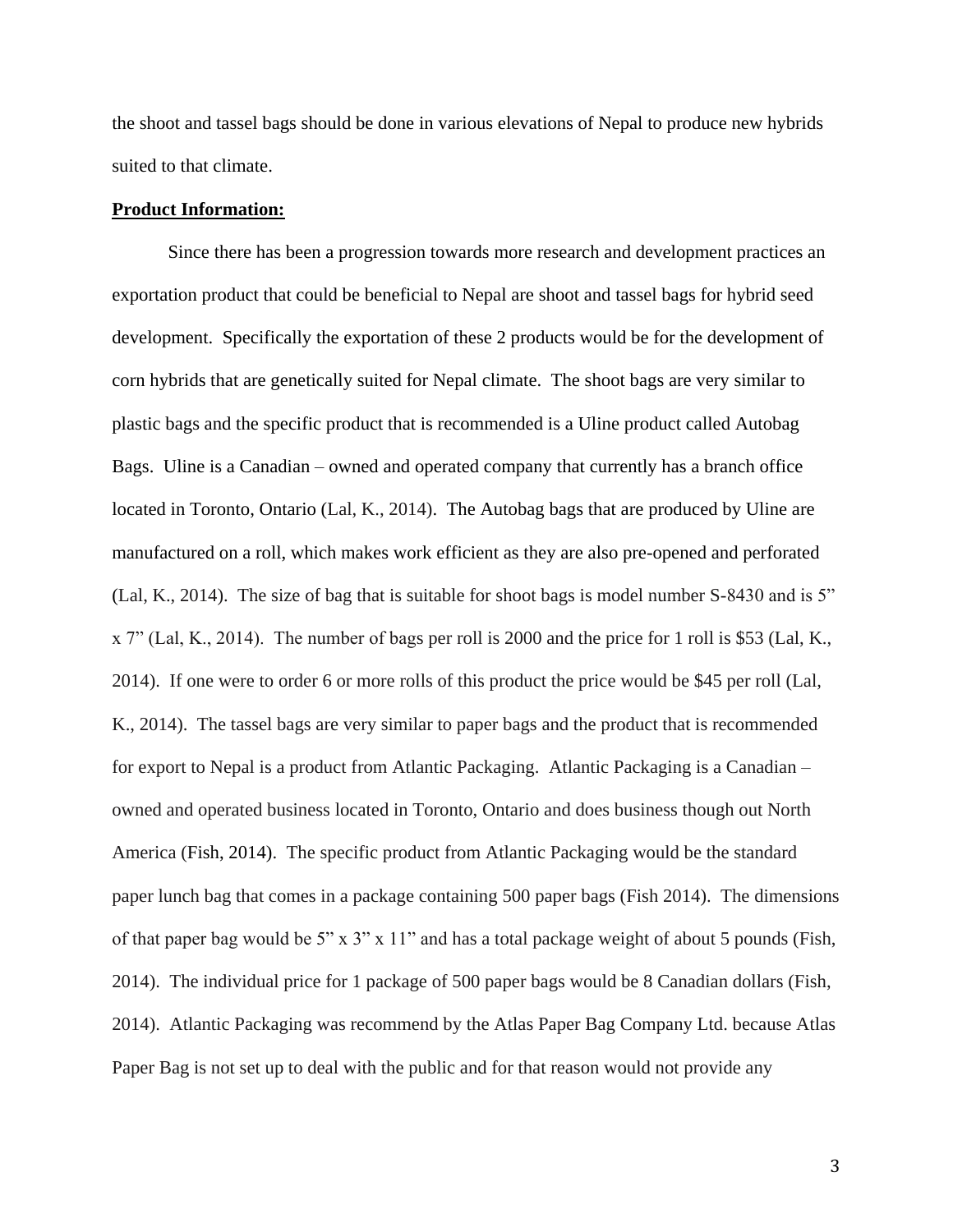information on specific products and prices (Wrona, 2014). If Atlas Paper Bag products were to be used that specific product would be the 1 pound Kraft Grocery Bag, which is available in packages of 500 (Calvo, 2013). However there is no information on pricing available for this product and is not recommended due to the purchasing being done by individual farmers or cooperatives.

## **Required Inputs:**

The inputs that are required for the production of the shoot and tassel bags within Canada are based on the manufacturing plant requirements to create the plastic and paper bags. Another input involved in Canada would be the exportation of the paper bags due to Atlantic Packaging solely having dealt only within North America (Fish, 2014). The inputs that are required in Nepal for the implementation of these products is more extensive as the actual timing of implementation is key to the success of the products. Both bags need to be placed over the shoot and tassel before pollination has taken place in order to collect that pollen and breed new hybrids. After the pollen from the plants has been collected Nepalese farmers will need to cross the model plants together to create an offspring with ideal characteristics for Nepal's climate. By crossing the model corn plants together the ideal outcome would be to produce an offspring that is higher yielding and early maturing. This new hybrid would then be ideal crop for the unique crop rotation in Nepal.

#### **Patents and Intellectual property constraints:**

One potential issue that could occur with individual farmers creating their own hybrids may be patent issues if they retain seed from a company that requires farmers to purchase seed every year. Currently farmers in Nepal retain a certain amount of seed each year so that they can plant a crop in the next year (Khanal, R., personal communication, October 3, 2014). If new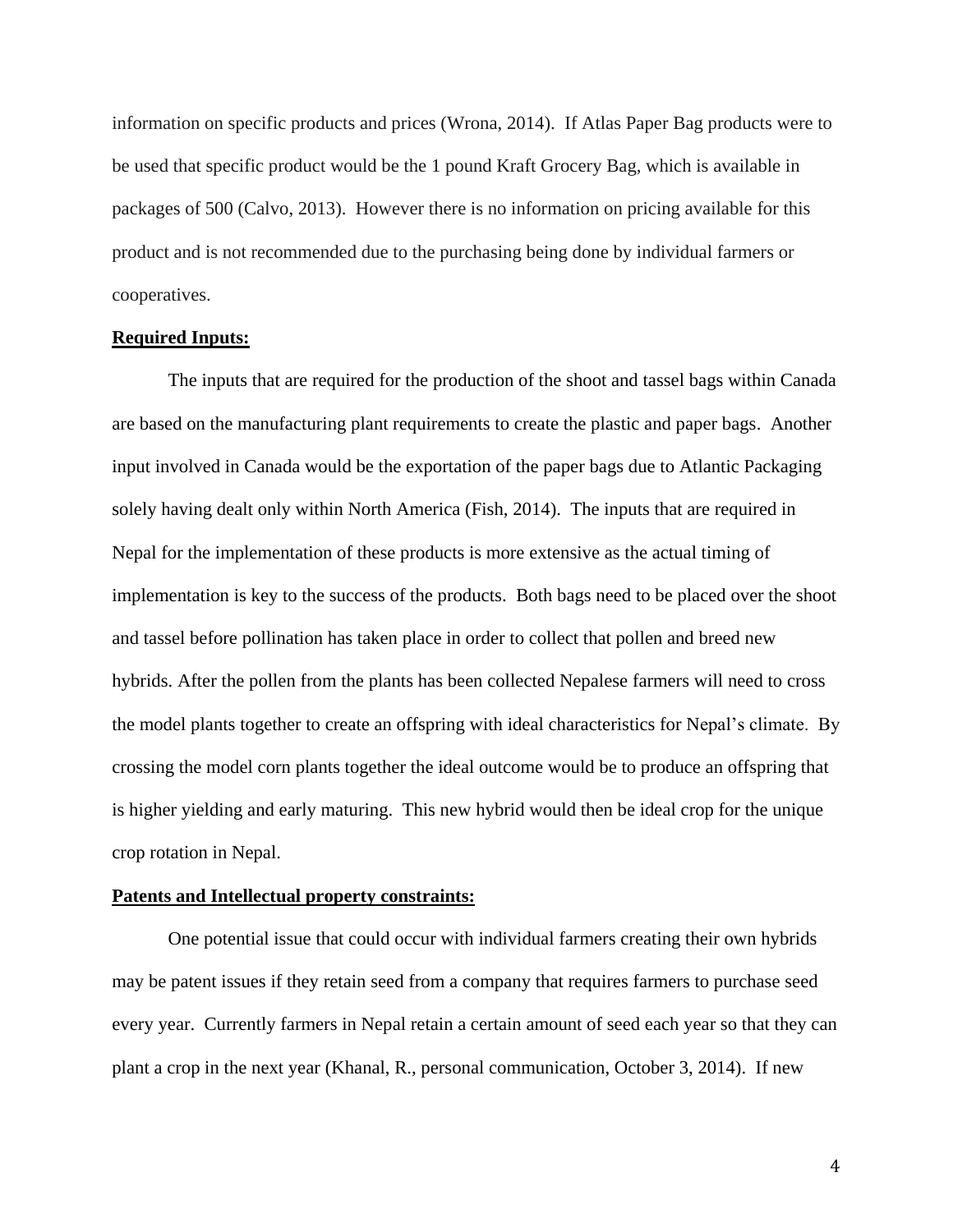hybrids were to be developed by an individual who patented the seed, there could be future issues involved with subsistence farmers retaining their seed from year to year. This is something that should be addresses before it occurs, as this would be added stress to the farmers.

## **Market Opportunity:**

The specific market for these products would be the research and development sector of the Nepalese government. By providing the Nepalese government with different tools for hybrid breeding more trails could be conducted through out all regions of Nepal. These products would also be beneficial to farmers whose current crop is not ideal for their climate and is wishing to change the seed that is produced. However since the product currently will be shipped in bulk quantities it is not ideal for a single farmer to purchase 1 order of product as that farmer would have a large amount of excess product. These products should be shipped to a local cooperative so that the cost to an individual farmer would be reduced and a larger amount of variation of crop hybrids are produced.

#### **Benefits to Canada:**

The benefits to Canada would be within the specific companies Uline and Atlantic Packaging, as they would have increased sales and profit. There would also be a benefit to companies that collect and produce the recycled paper that Atlantic Packaging uses to create their paper bags. The contacts for these companies is included in the attached table in appendix 1.2.

There could also be a potential market for the Nepal hybrids in Western Canada. Currently the Northern areas of Saskatchewan and Alberta cannot produce corn or soybean crops due to unfavorable heat units and climate conditions. It may be possible that due to new hybrids being potentially developed in Nepal that are early maturing; those corn hybrids may be suitable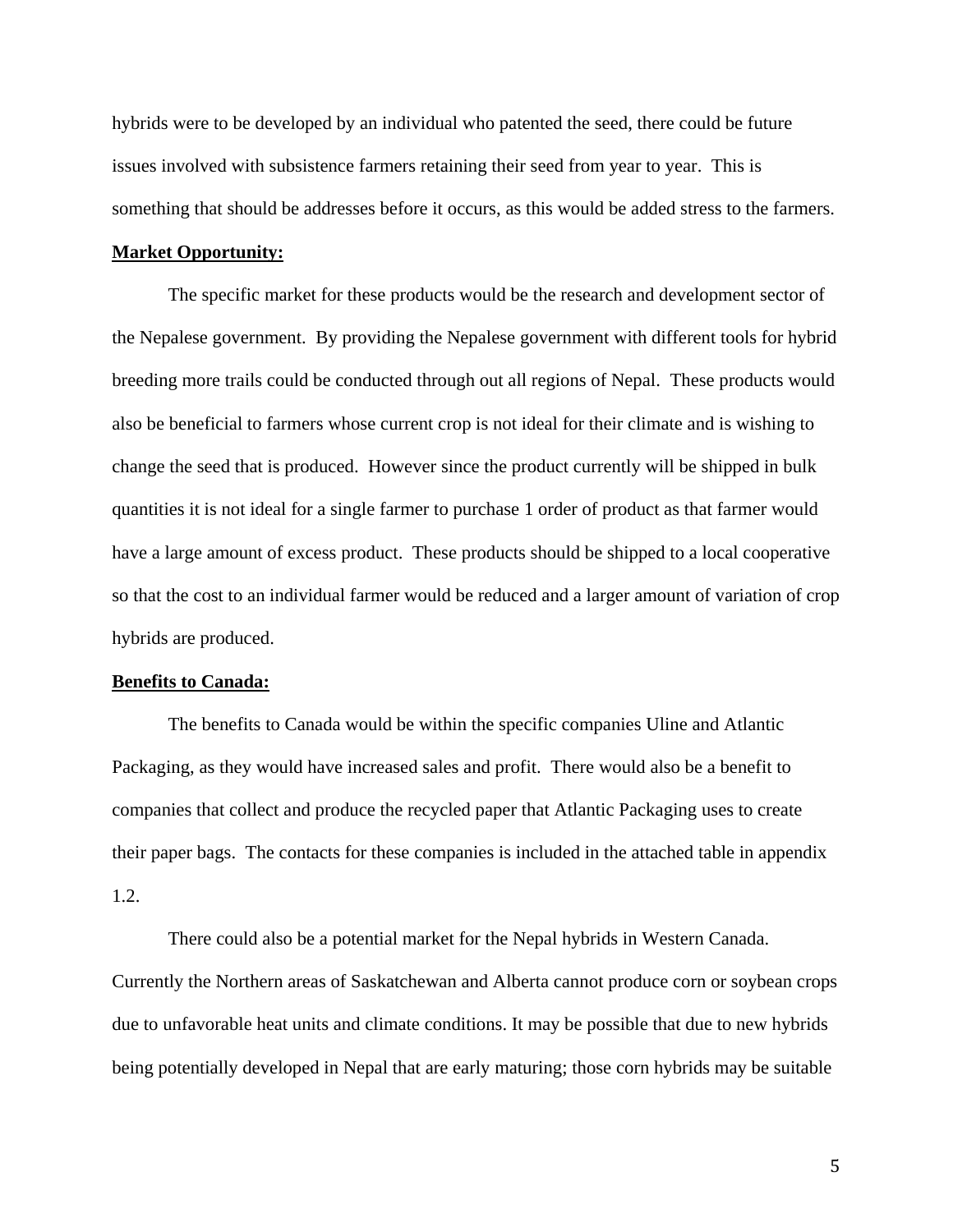for Western Canadian producers. There are some Western producers that are currently attempting to grow a variety of corn that is low in heat units and are sharing the cost of the planting and harvesting equipment (Maxwell, S. personal communication, November 18th, 2014). Due to Nepal producing 4 crops per season off one field the corn hybrids that potentially will be developed may be suitable for the short growing season in Western Canada. As well if there was to be a corn hybrid that was developed for the Middle Hill region in Nepal that was early maturing, it is believed that that corn hybrid would be the most suitable for Western Canadian climate conditions. The benefit beyond the increased sale and profit of Uline and Atlas Paper Bag is small due to the hybrids that will be produced in Nepal more than likely will not be suitable for most Canadian agriculture.

#### **Environmental Sustainability:**

The environmental sustainability of the shoot and tassel bags is not ideal because of the use of plastic and paper however could be improved with the use or recycled products. In regards to the plastic bags that are produced by Uline the specific AutoBags that are recommended for export does not fall under Uline's list of environmentally friendly products (Lal, K., 2014). Uline does have some biodegradable products as well as some compostable products however at this time the Autobags are not apart of that line up and are not recommended for use as shoot bags in Nepal at this time (Lal, K., 2014). An ideal situation in regards to everyone being environmentally sustainable would be to use recycled plastics to produce the required plastic bags. After the bags have been used they should then be recycled as well. The paper bags from Atlantic Packaging are produced from 100 percent recycled paper and is about 85 percent post-consumer products (Fish, 2014). These bags are also recyclable,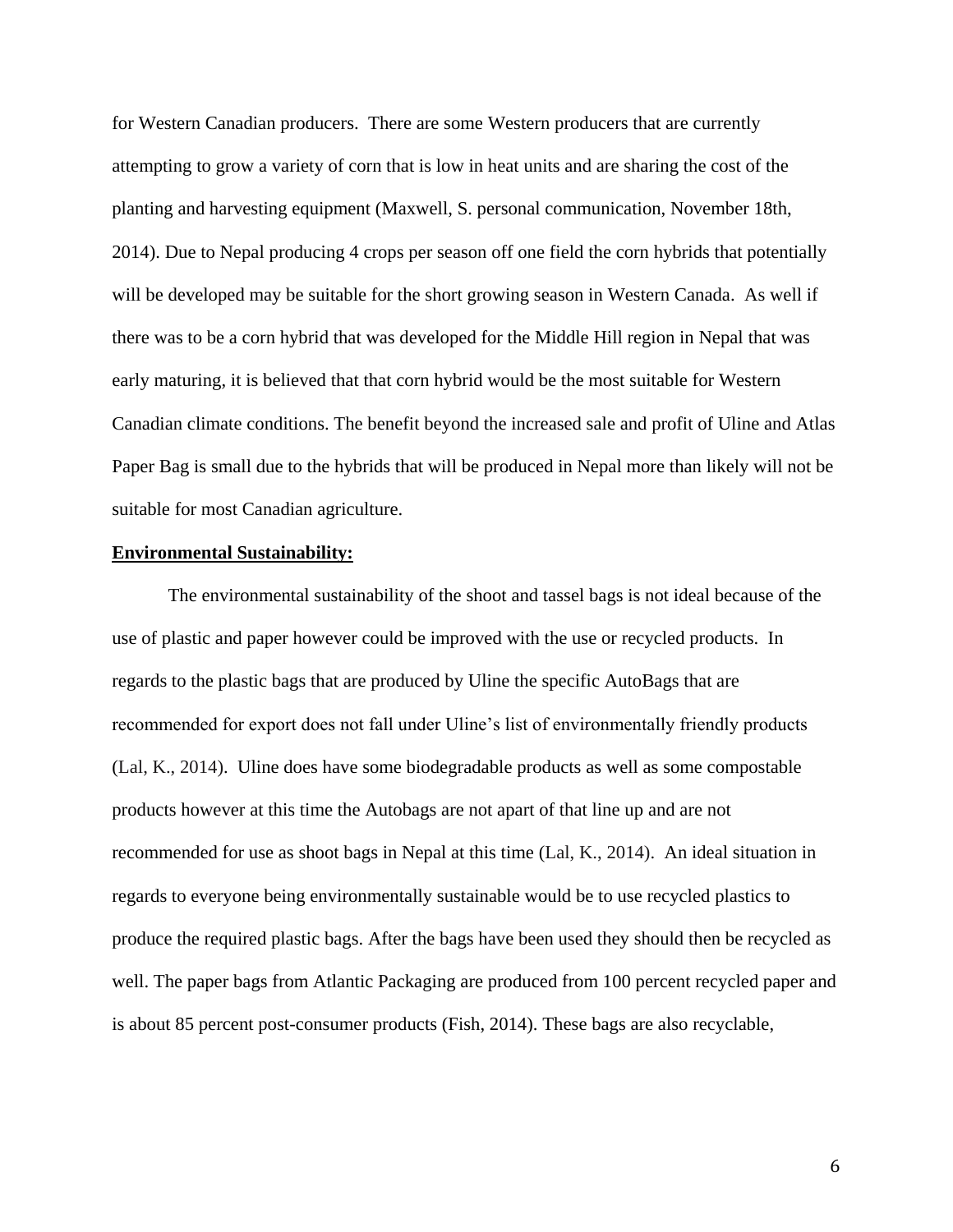compostable and biodegradable making them environmentally friendly and sustainable (Fish, 2014).

## **PART 2:**

#### **Transportation Logistics:**

The transportation methods involved with exporting tassel and shoot bags to Nepal would be air transportation and well as land transportation. Shipping by air is one of the more feasible options due to the location of Nepal, and because Toronto is surrounded by landmasses. Air transportation is also ideal for shipping this product because the of the size of the packages not being overly large. The product will be flown from Toronto Pearson International Airport to either Pokhara International Airport or Trubhuvan International Airport, depending on which part of the country that particular shipment is going to. There could be shipments going to both airports due to the ideal situation being that many retailers offer these products through out Nepal so that there is easy access to shoot and tassel bags for all farmers.The cost for shipping via UPS the cost of 1 package of AutoBags containing 3 rolls of AutoBags would be \$734.76 and would take 6 days to get from Toronto to Nepal by air (UPS, 2014). This cost of transportation does not include the cost of purchasing the AutoBags. There is an example of a simplified version of a potential transportation route from Canada to the development of a new corn hybrid attached in appendix 1, which details the steps involved for air transportation of the paper and plastic bags.

#### **Cost Analysis:**

For an individual farmer this product is not realistic to purchase, not only in terms of price but also in terms of quantity. For one roll of plastic AutoBags the cost is \$53 and that is without taxes or the cost of shipping (Uline, 2014). The one roll of AutoBags also contains 2000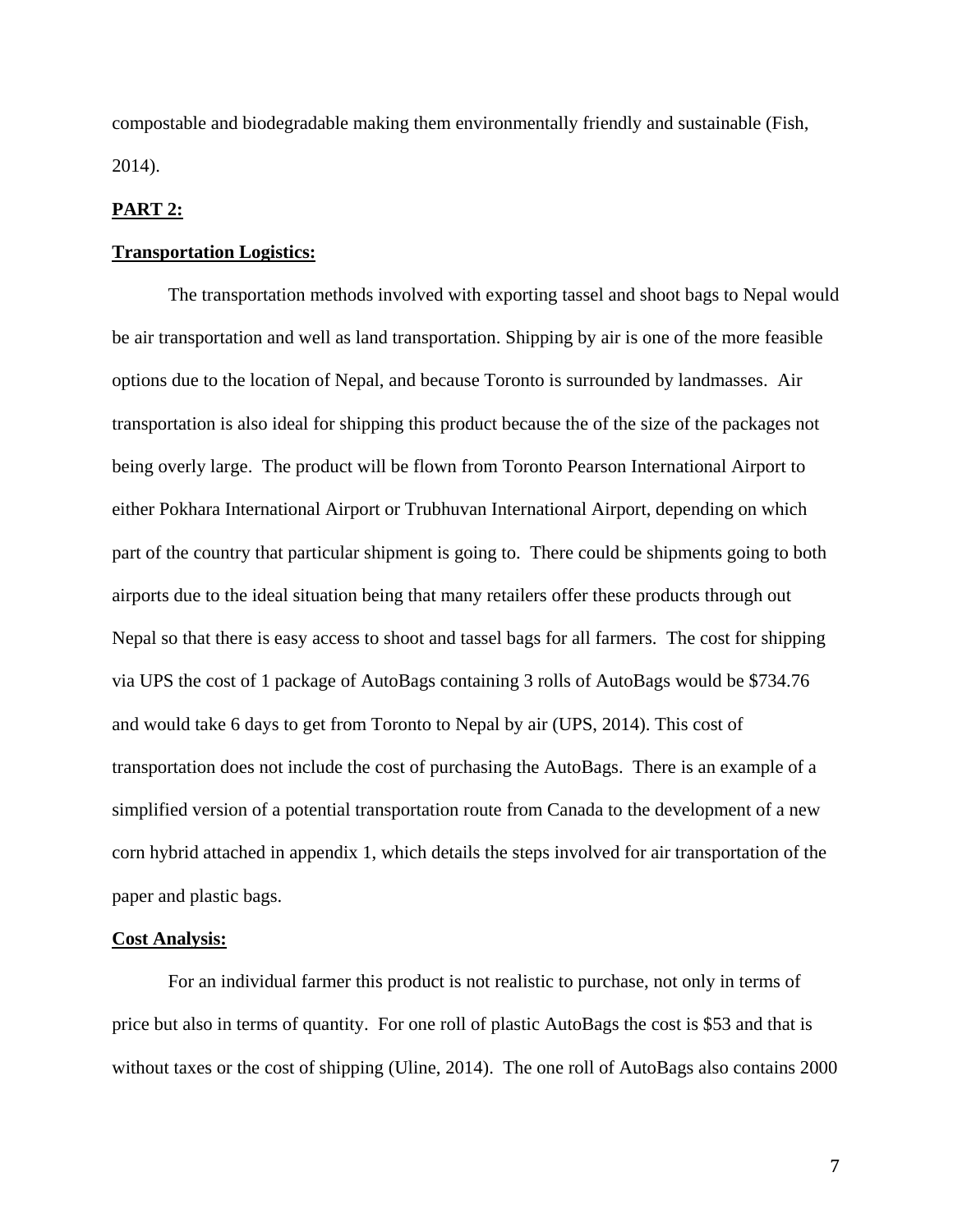bags, which is far too many for one subsistence farmer to use in one year. If that farmer was to purchase one roll and continue to use them year after year then it may make sense to purchase that amount of product. If a cooperative or village was to buy one or more rolls of the AutoBags the cost to the individual farmer would decrease, as it would be a shared price. The ideal situation would be for a cooperative to purchase at least one roll of Autobags so that everyone within a village could participate in selectively breeding corn varieties. For the purchase of paper bags the cost is substantially less than the plastic bags however the quantity of plastic bags is not ideal for a single farmer. For one package of 500 paper bags the cost is \$8 (Fish, 2014). In addition to this cost is the Canadian taxes and the cost of shipment from Canada to Nepal, which would be about 266 Canadian Dollars and take approximately 10 days to reach Nepal (UPS, 2014).

#### **Benefits and Needs of Nepal:**

The benefits of exporting shoot and tassel bags to Nepal are for the development of corn hybrids that are suitable for Nepal's climate. With the development of new corn hybrids that are early maturing and higher yielding Nepalese farmers will be able to produce more corn in a shorter amount of time. This will result in an increase in food product, an increase in product available for market, an increase in animal feed as well as an increase in seed for the next growing season. The environmental benefits within Nepal would be mainly combating climate change. It is known that Nepal does not have many weeds or disease pressures and so developing a disease tolerant crop is not a concern (Khanal, R., personal communication, October 3, 2014). The ideal situation with exporting the shoot and tassel bags to Nepal for hand pollination is to control the development of new hybrids and make them specifically tailored to that farmers needs. Global warming is changing the climates of many areas and developing an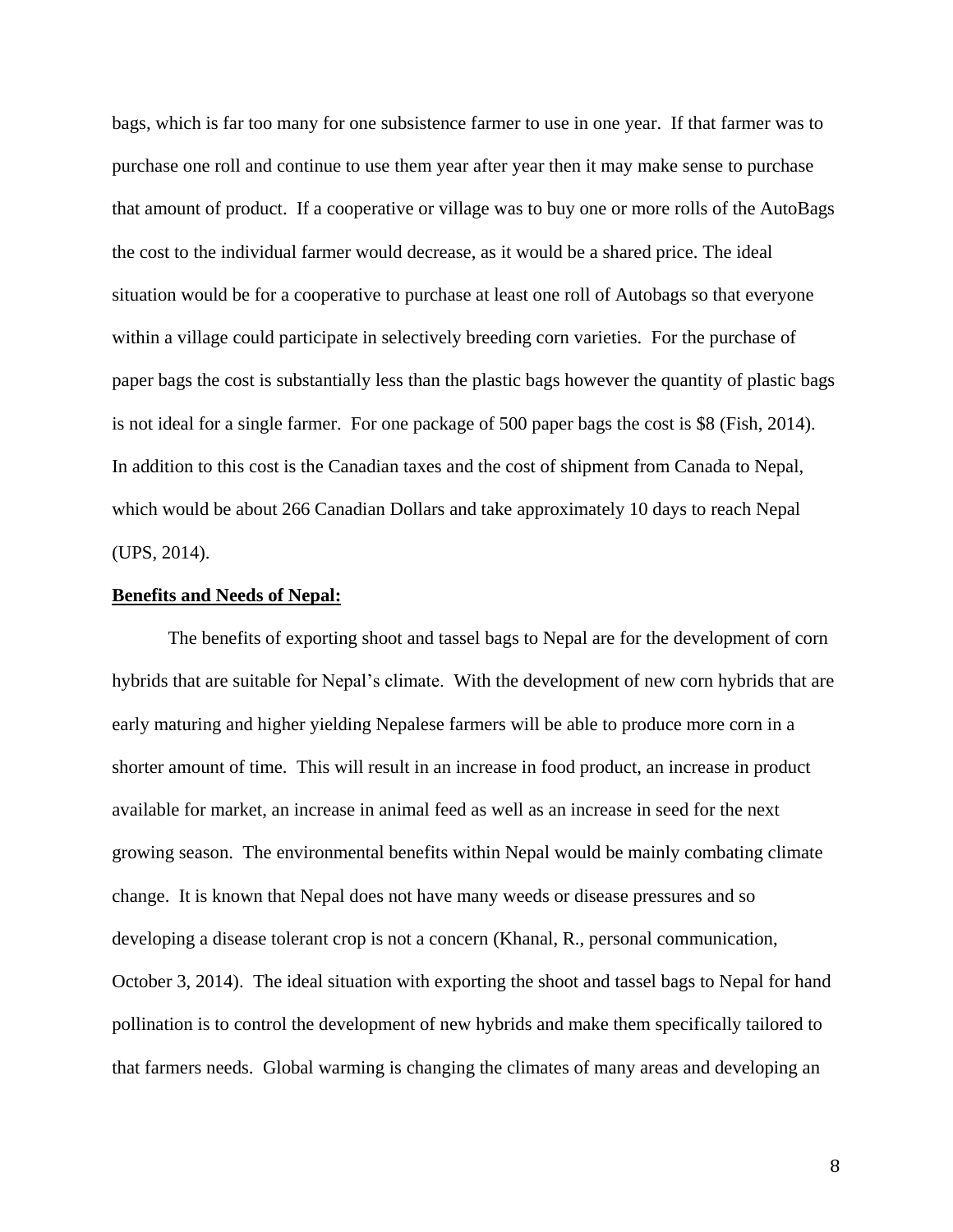early maturing and higher yielding corn variety would allow for ultimately more food production for the individual farmer. The benefits to smallholder farms in Nepal is small and is not recommended due to high prices and excess of product. If an entire village or multiple villages such as a cooperative were to work together in purchasing and using the products that would be ideal. The cost to the individual farmer would be reduced as well as bulk prices would apply if more product was required for a larger amount of farmers participating in the development of new hybrids. The Nepal Government has a sector specifically for research and development, which is within the Department of Agriculture (Department of Agriculture, 2014). The Ministry of Agricultural Development is the specific branch of the Agricultural department of the government in which the shoot and tassel bags should be exported too. This branch of government is directly involved with the development of new corn hybrids as they have done studies involving corn hybrids and current farmers within Nepal (Tiwari, 2008). One study that was done recently that is relevant to corn hybrids is a study done by Tiwari that involved farmer participation in regards to the adoption of new maize varieties for complex hillside farming operations (Tiwari, 2008). By consulting this study researchers and farmers in Nepal will be able to develop new corn hybrids from the varieties that have been shown to do well in certain climates and environments of Nepal. Another consumer that could potentially benefit from the exportation and importation of shoot and tassel bags to Nepal is Agricultural and Forestry University. This university would be able to do trials involving corn by using the shoot and tassel bags to control pollination within a field or greenhouse setting. By controlling the pollination of corn, researchers can chose which features of certain plants will succeed in Nepal's climate.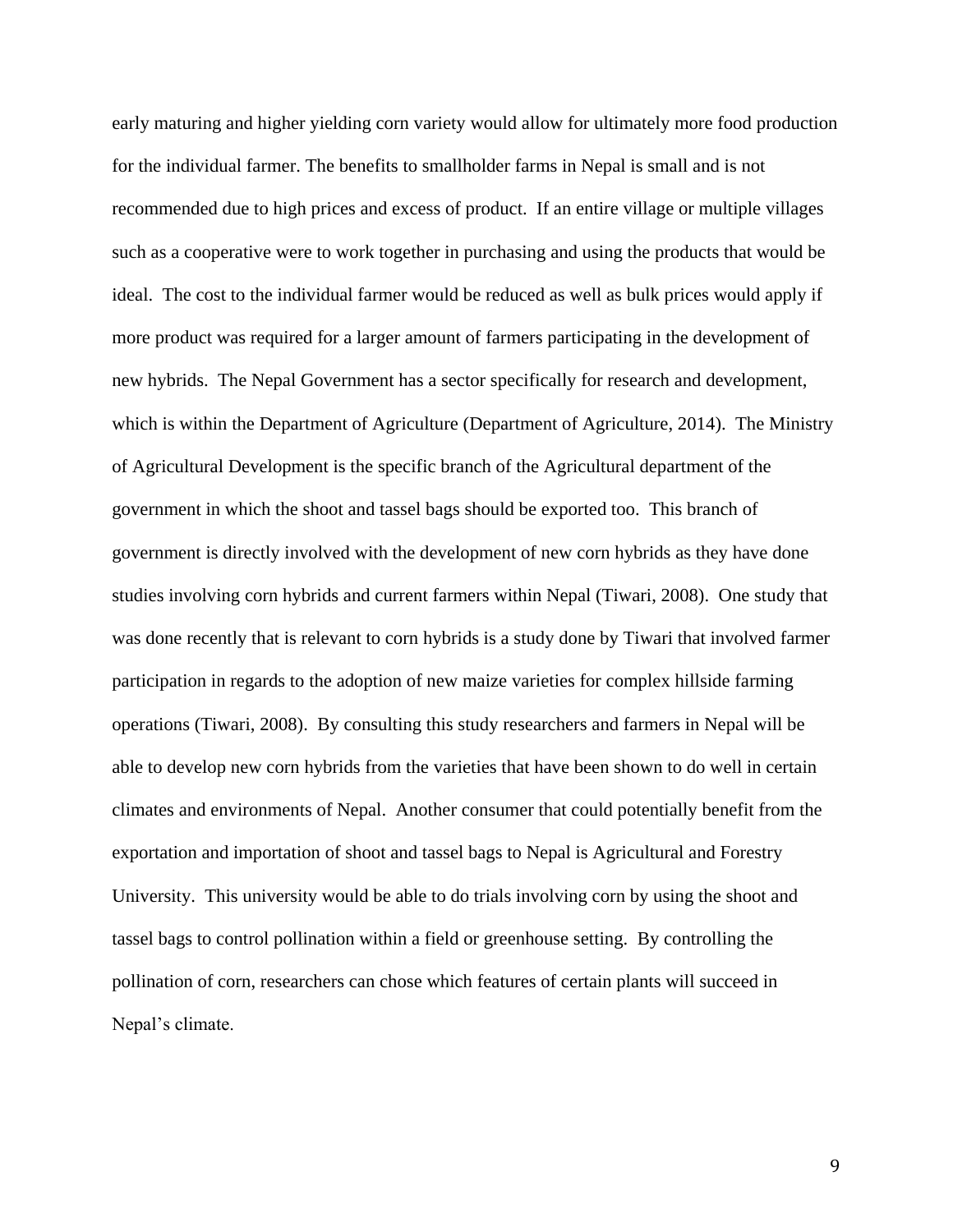#### **Potential Contacts:**

Silvia Fish from Atlantic Packaging could be a potential contact for a manufacturer and distributer of paper bags. There is still information that is unknown as to the specific amount of product required as well as some shipping details. Atlantic Packaging is not set up to ship internationally and that is something that would need to be discussed if this company was chosen for the exportation of their paper bags. Silvia's contact information is contained in the attached table in appendix 1.2.

Another potential contact in Toronto could be Robert Wrona from Atlas Paper Bag Company Ltd. One concern with Atlas Paper Bag Company Ltd. is that they are not set up to sell to the public which means that if they were to be contacted it would only be ideal if it was a cooperative or retail chain store that would be purchasing the paper bags. Mr. Wrona's contact information is also provided within the attached table in appendix 1.2.

A third potential contact within Canada is Uline's Canadian Branch Manager, Karam Lai. Uline's Canadian office is also located within Toronto, however Mr. Lai was not available for any conversations and therefore may not be willing to be a partner within in this project. His contact information is also provided in the attached table in appendix 1.2.

## **Regional and Global Competition:**

Since Nepal is bordered by China and India it may be cheaper for Nepal farmers to obtain the paper and plastic bags from either of those countries however while looking into this it was difficult to find retailers online. One company that is present in China as well as online is Alibaba.com. One concern about this company is that their minimum purchase amount is quite high. For paper bags the minimum requirement is one package containing 500 bags, which is similar to Atlantic Packaging in Canada. For plastic bags however the minimum requirement is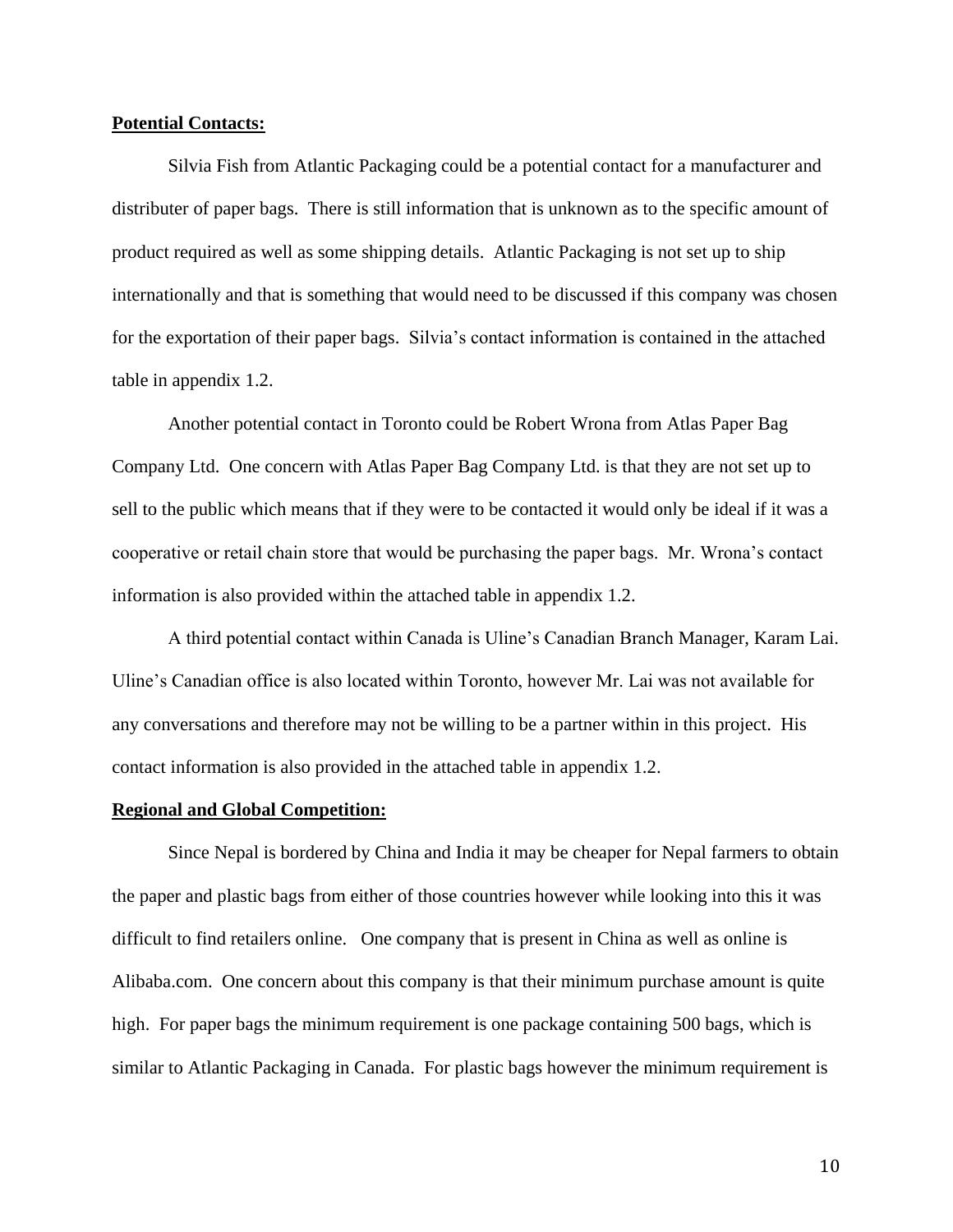one package containing 10000 bags, which is 5 times more than Uline requires as a minimum purchase.

Within India, currently there are producers of paper and plastic bags however the prices for these products was unavailable as you must send an inquiry and wait for a response from the company. A response was sent to this company however no response was obtained. The specific company that was sent an inquiry was Indiamart.com. Indiamart produces both paper and plastic bags and may be a suitable company to import from since it is in close proximity to Nepal. There are some concerns with this however because of the unknown minimum purchase requirements and cost of products.

In the United States there is a company, Quill, which is owned by Staples that also offers plastic and paper bags. The minimum requirements for each product are more reasonable than the Chinese requirements. For the plastic bags the minimum purchase requirement is one package containing 2000 plastic bags, which is very similar to Uline's minimum purchase requirement. For the paper bags the Quill's minimum purchase requirement is one package containing 25 paper bags where Atlantic Packaging's minimum requirement is one package of 500 paper bags.

When comparing the cost of each product from different companies the two most reasonably priced products in terms of only the individual product and excluding transportation costs is shown in the attached table in appendix 1.1. Atlantic Packaging would be the most reasonably priced paper bags at \$8 per package and are located in Canada. Quill.com would be the most reasonably priced plastic bags at about \$36 per package and are located in the United States. With this in mind Quill.com also provides the most reasonable amount of product as well compared to Alibaba.com, which is also shown in the attached table in appendix 1.1.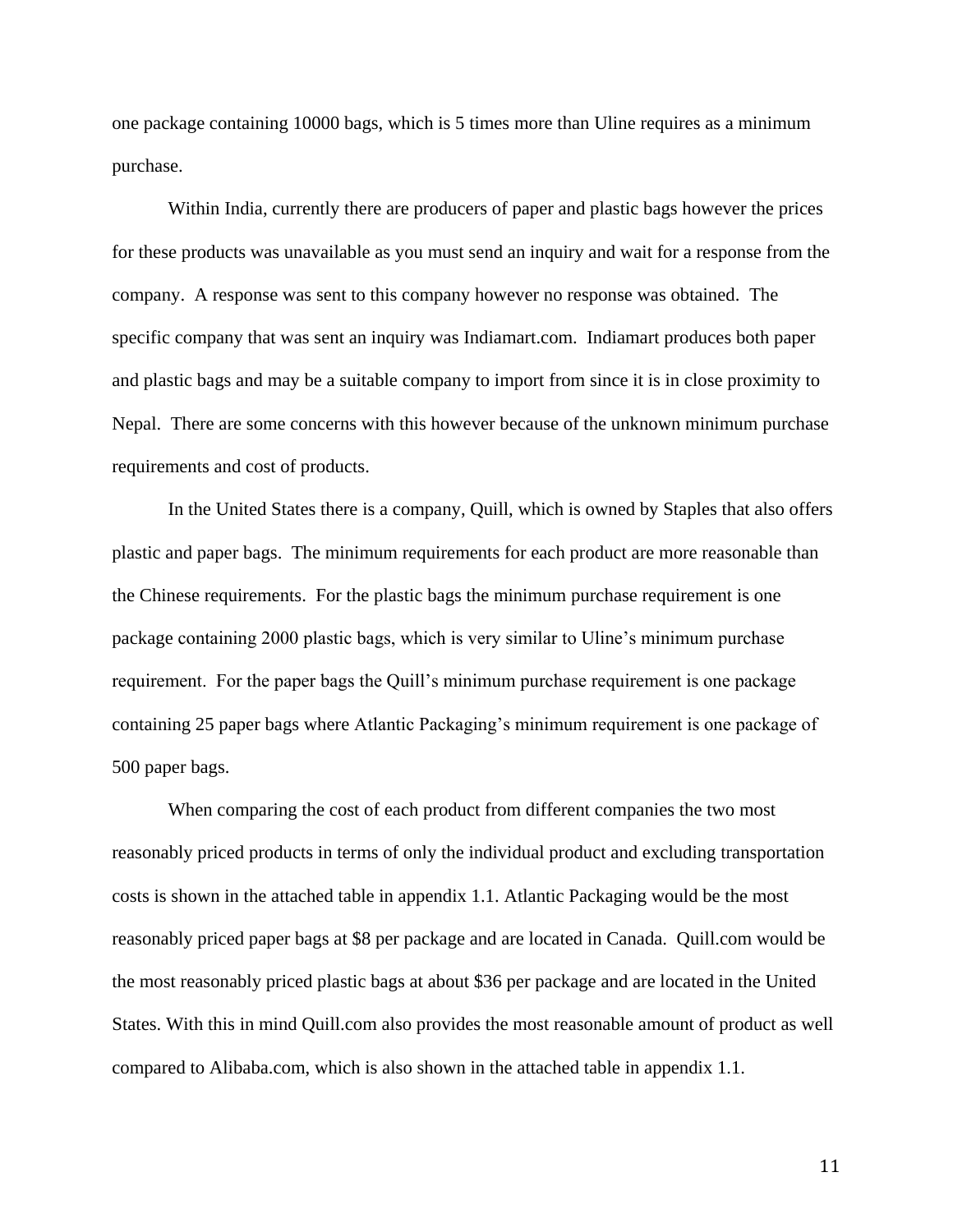## **Future Studies/Unknown Information:**

There are some aspects of the exportation of these products that are unknown. The exact transportation costs are unknown due to the fact that the amount of product being exported is also unknown. Another factor that is unknown is the documentation required for the exportation and importation of the shoot and tassel bags for Canada and Nepal. Some future studies that are required for the development of new corn hybrids is the successfulness of crossing corn plants with the use of shoot and tassel bags. The study would need to look at the genes that are appearing in the offspring to see if they are viable within the Nepal climate. Shoot and tassel bags may be able to germinate the corn stalks but the successfulness of the offspring is not fully understood in Nepal's climate. Another study that should be completed is trails pertaining to the successfulness of creating offspring using shoot and tassel bags within a field and greenhouse setting. In a field setting there are many environmental factors that are uncontrollable where as in a greenhouse the environment is controlled by computers that the experimenters can program.

#### **Recommendations:**

The recommendations for the exportation of plastic shoot bags and paper tassel bags to Nepal is to import the shoot and tassel bags from Canada for the development of new hybrid corn varieties. The price comparisons of the Canadian products looking at the current market is lower than the price of other products, which can be bought within India or China. There is a comparison of these prices within the price comparison table in appendix 1.1. Unfortunately there are currently no prices for the Indiamart products.

Another recommendation for the exportation of shoot and tassel bags from Canada would be to have an education program or training day for farmers within Nepal before implementing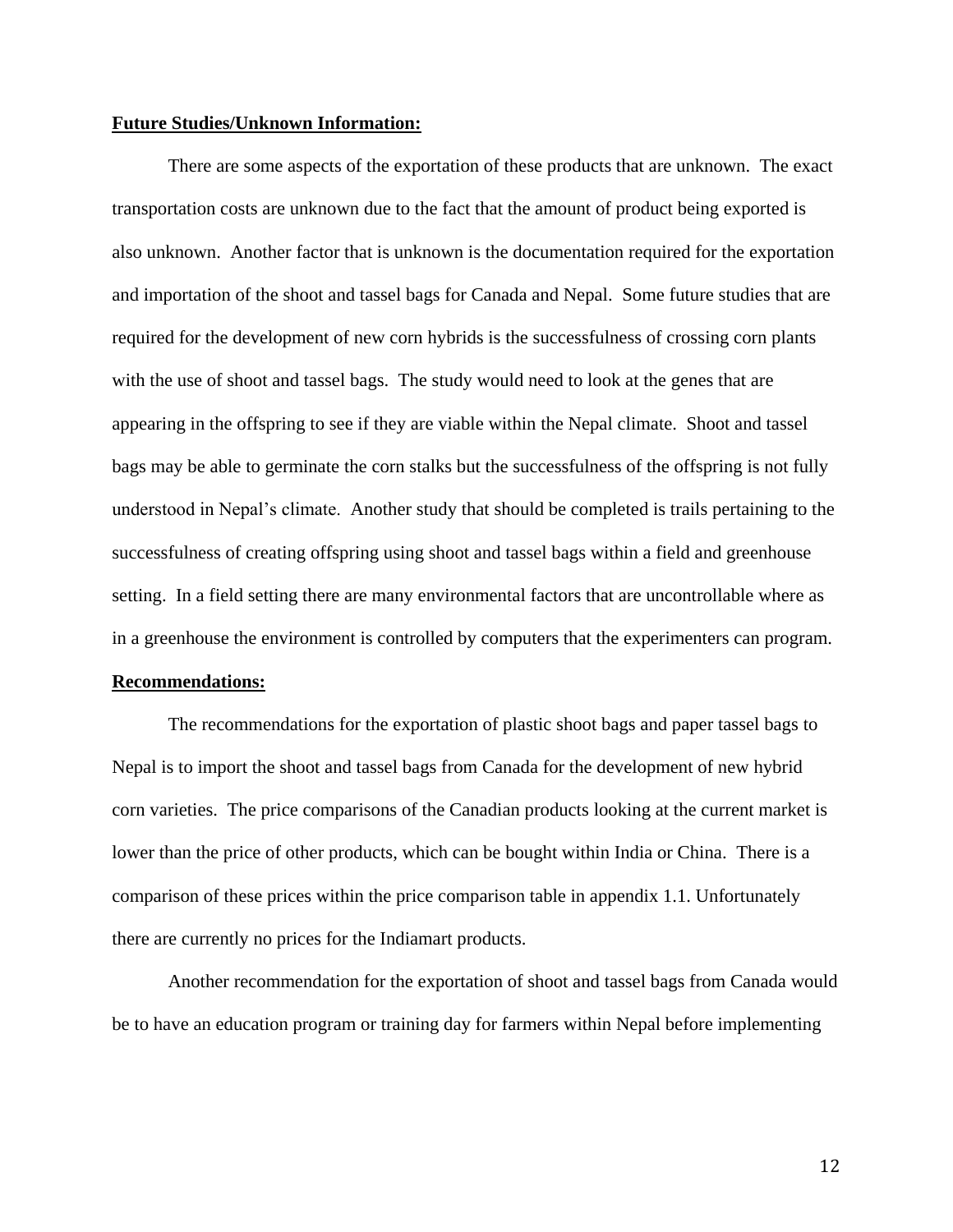the use of shoot and tassel bags. With proper education there would be an increase in productivity and successfulness of the crosses.

A third recommendation for the exportation of shoot and tassel bags to Nepal would be to develop and implement a joint research group between Nepal researchers and Canadian researchers. This would be to monitor the development of new varieties and potentially create a corn hybrid that is suitable for the climate conditions within Western Canada. This would be beneficial to both Canada and Nepal due to the continuously increasing population to combat the greater need for food that will arise from the increase in population.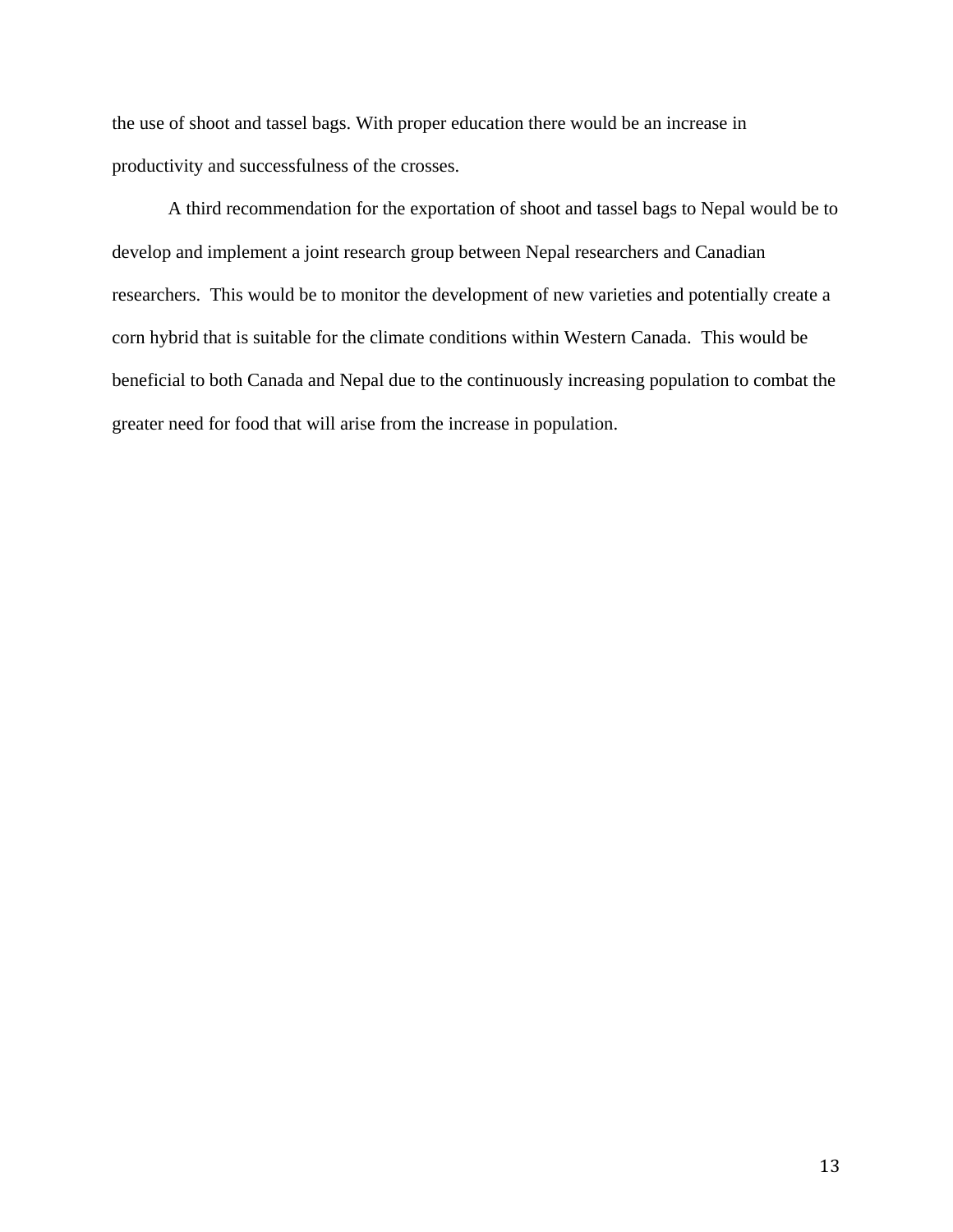# **Appendix 1**

## **Transportation From Canada to a Nepal Farmer (Simple Version):**

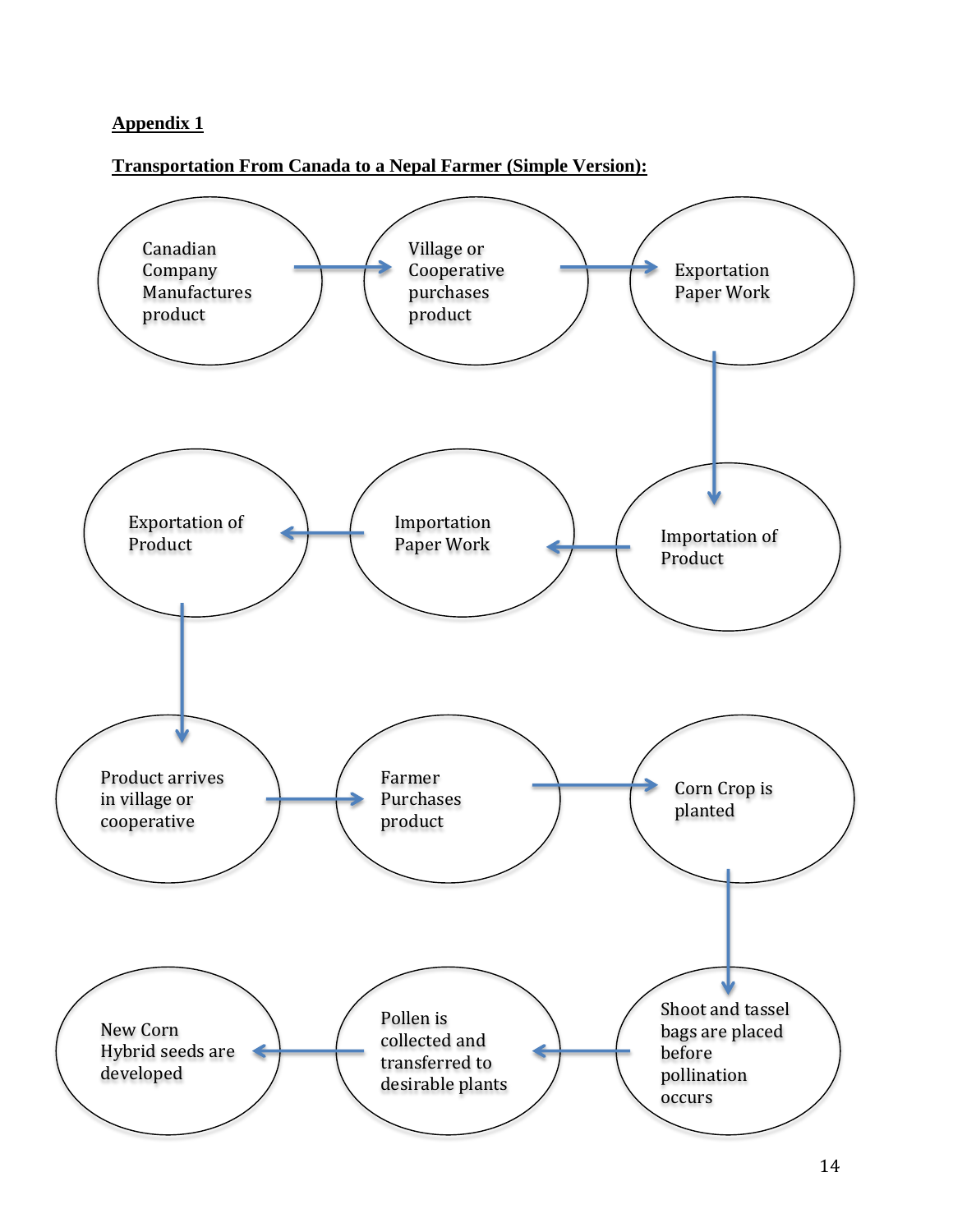# **Appendix 1.1 Comparison of International Products and Prices:**

| Company          | <b>Location</b>      | <b>Product</b>      | <b>Amount of</b> | Price (CAD)         |
|------------------|----------------------|---------------------|------------------|---------------------|
|                  |                      |                     | <b>Product</b>   |                     |
| Unline.com       | Canada               | <b>Plastic Bags</b> | 2000/package     | \$53/package        |
| Indiamart.com    | India                | <b>Plastic Bags</b> | <b>UNKNOWN</b>   | <b>UNKNOWN</b>      |
| $Quill.com-$     | <b>United States</b> | <b>Plastic Bags</b> | 2000/package     | \$35.99             |
| owned by Staples |                      |                     |                  |                     |
| Alibaba.com      | China                | <b>Plastic Bags</b> | 10000/package    | \$2000/package      |
| Atlantic         | Canada               | Paper Bags          | 500/package      | \$8/Package         |
| Packaging        |                      |                     |                  |                     |
| Indiamart.com    | India                | Paper Bags          | <b>UNKNOWN</b>   | <b>UNKNOWN</b>      |
| Quill.com- owned | <b>United States</b> | Paper Bags          | $25$ /pack       | \$4.99 (on sale     |
| by Staples       |                      |                     |                  | right now $-$       |
|                  |                      |                     |                  | regular $-$ \$8.99) |
| Alibaba.com      | China                | Paper Bags          | 500/package      | \$200/package       |

## **Appendix 1.2 Potential Contact Information:**

| <b>Contact Name</b> | Company                   | <b>Location</b>     | <b>Contact Information</b> |
|---------------------|---------------------------|---------------------|----------------------------|
| Silvia Fish         | <b>Atlantic Packaging</b> | Toronto, ON, Canada | 416-297-2233               |
| Robert Wrona        | Atlas Paper Bag           | Toronto, ON, Canada | 416 - 293 - 2125 ext.      |
|                     |                           |                     | 315                        |
| Uline call          | Uline Packaging           | Toronto, ON, Canada | $1-800-295-5510 -$ call    |
| $representative -$  | Products                  |                     | representative             |
| Karam Lai is the    |                           |                     |                            |
| Canadian Branch     |                           |                     |                            |
| Manager             |                           |                     |                            |